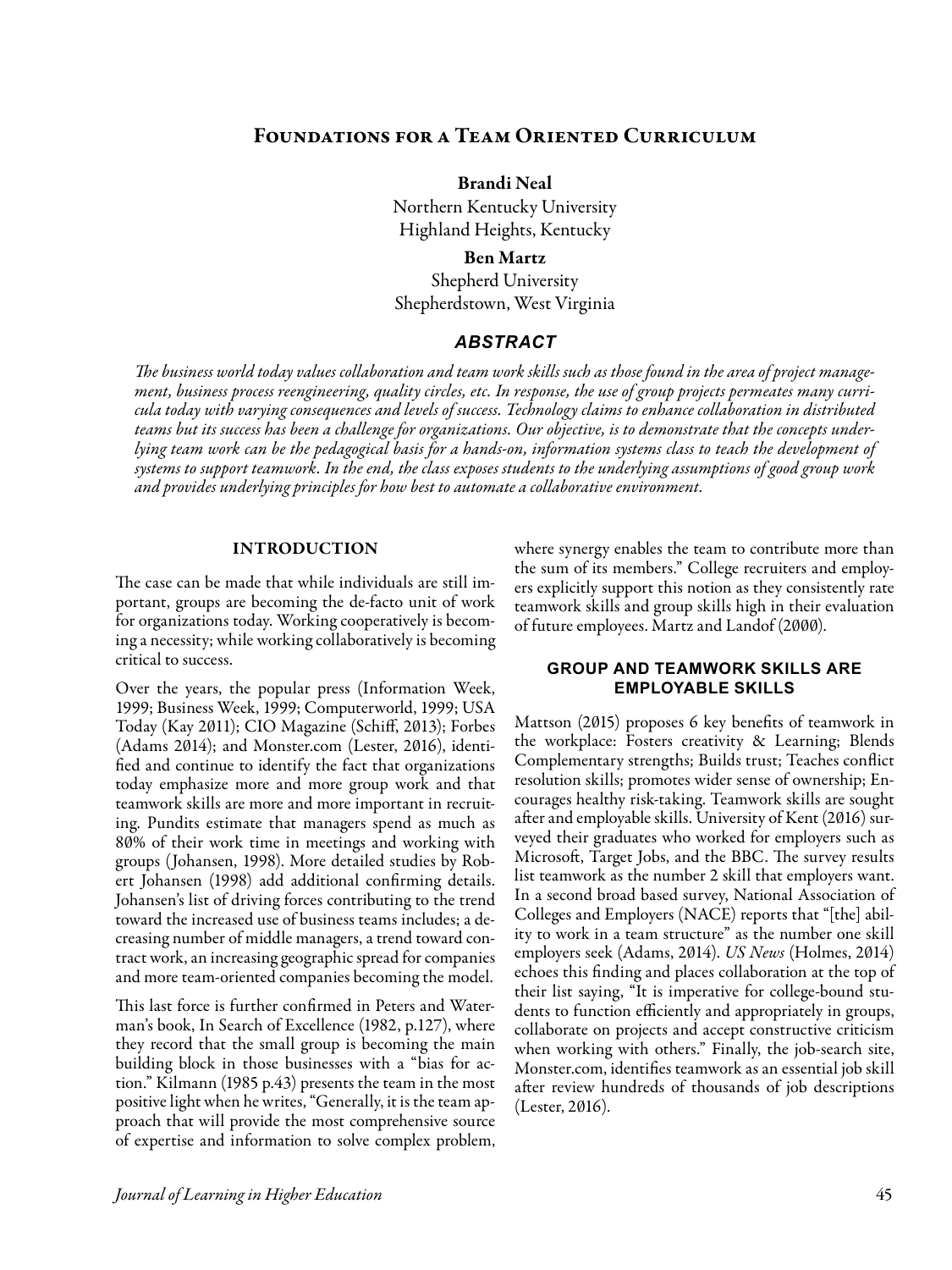The need to incorporate this desire from employers for employees with well-rounded, broad-based technical skills complemented with soft skills is not new (Bailey and Mitchell, 2007; Kung et al, 2006; Martz and Cata, 2008). Barr and Tagg (1995) identified a gap between academia's "espoused theory" and academia's "theory in use." Essentially, when evaluated, the idea of teaching more real-world business concepts, the espoused theory, was not being achieved, the theory in use, by business schools.

These newer, additional program requirements center on activities such as teamwork and integrate knowledge across several functional areas (Trauth et al, 1993). In a study similar to Barr and Tagg (1995), Martz and Landof (2000) found that recruiters ranked team skills in the top three "most desirable" skills for graduates. More significantly, the recruiters surveyed placed team skills among the skills needed for career advancement. Trade publications, *ComputerWorld* (Ouellette, 1998), and academic research (Bailey and Mitchell, 2007; Martz and Cata, 2008) continuously confirm that these concerns for business school educations linger. The business information systems field is one academic discipline that has attempted to respond by incorporated more emphasis on where this skills are distinctive competencies for career placement and advancement. These areas include project management, requirement definition, quality circles, etc. As these areas are incorporated, more attention must be paid to understanding how groups work.

# **HOW GROUPS WORK**

The fundamental task for most problem-solving groups is to resolve an issue. These can be either a problem or an opportunity. As the team works toward resolving its assigned issue though, characteristics of the group members combine with those of the task in what is almost an infinite number of ways. Combinations which move groups toward "better" decisions are termed process gains. Those combinations which move the group away from a "better" decision are termed process losses. Shaw (1981) identifies

the major areas of process losses and process gains along with significant group research in those areas.

Process losses are found with traditional groups, so we should openly expect to find new process losses identified with electronic groups. As ongoing iterations of research in this area occur that compare manual to electronic environments (Dennis and Kinney, 1998) , new environments are created. One such environment is the group support systems environment defined as an "interactive, computer-based environment that support[s] concerted and coordinated team effort toward completion of joint tasks" (Polya, 1957). Martz (1999) proposed that as GSSs are implemented, researched and used, the new environment may create their own set of group process losses. For example, two such losses – information overload, higher levels of non-consensus – have been identified in the research.

Most researchers, practitioners and theorists describe the task of group problem solving as having a divergent phase, called production, and a convergent phase, termed selection (Table 1). Interestingly, these sub-processes so necessary in problem solving, seem to antagonize each other when a group is trying to reach common ground or consensus.

Historically, groups accomplish the divergent process more easily than the convergent process. Research shows that electronic GSSs have been able to outperform traditional methods for producing numbers of comments and numbers of unique comments (Shepherd et al, 1996; Gallupe et al., 1992; Dennis and Valacich, 1993; Benbasat and Lim, 1993; Valacich et al., 1994). However, along with this increased production comes the associated dysfunction of groups inefficiently combining and filtering the large lists of comments, ideas or items. There are so many items that individuals have difficulty assimilating all the information.

This clearly presents a dilemma for problem solving groups. Maximizing the divergent process should provide

|                                                                                                       | TABLE <sub>2</sub>                         |  |  |
|-------------------------------------------------------------------------------------------------------|--------------------------------------------|--|--|
| <b>PROBLEM SOLVING &amp; CREATIVITY TECHNIQUES</b>                                                    |                                            |  |  |
| <b>6 Hats Thinking</b>                                                                                | Flowcharting                               |  |  |
| <b>Algorithms</b>                                                                                     | <b>Force Field Analysis</b>                |  |  |
| <b>Analytical Hierarchy</b><br><b>Process</b>                                                         | Goal / Wish                                |  |  |
| Blockbusting                                                                                          | <b>Kepner-Tregoe Situation</b><br>Analysis |  |  |
| <b>Boundary Examination</b>                                                                           | <b>Mind Mapping</b>                        |  |  |
| <b>Brainstorming</b>                                                                                  | <b>Nominal Group Technique</b>             |  |  |
| <b>Bug List</b>                                                                                       | PERT/CPM                                   |  |  |
| <b>Crawford Blue Slip</b>                                                                             | <b>Problem Reversal</b>                    |  |  |
| <b>Critical Success Factors</b>                                                                       | <b>Statement Restatement</b>               |  |  |
| <b>Decision Matrix</b>                                                                                | <b>SOLVE</b>                               |  |  |
| <b>Decision Tree</b>                                                                                  | <b>SWOT</b>                                |  |  |
| <b>Duncker Diagrams</b>                                                                               | <b>Random Stimulation</b>                  |  |  |
| <b>Expected Value Table</b>                                                                           | Wildest Idea                               |  |  |
| <b>Fishbone Technique</b>                                                                             | <b>Wishful Thinking</b>                    |  |  |
| Five P's                                                                                              | <b>Z-Scores</b>                            |  |  |
| (Osborn, 1963; Hays, 1963; deBono, 1985; Hiam, 1990;<br>Fox, 1987; Mason & Mitroff 1981; Buzan, 1991) |                                            |  |  |

the better opportunity to maximize creativity and idea production; however, maximizing the divergent process may make it harder to achieve consensus. So, the tradeoff for groups may be production versus consensus; more production lowers consensus. uncovering of information; 2.) analysis, the decomposing of information into data and perspective; 3.) synthesis, the recombining of data into information; and 4.) choosing, the act of selecting a solution to the problem.

Therefore the group processes, techniques or methodologies applied in meetings attempt to resolve an issue by facilitating the identification of possibilities (diverge) and place them in categories (converge). Some methodologies, like Buzan's mind mapping (1991), tend to make the categories up on the fly while others such as de Bono's 6 hats have predetermined categories. The table below list a representative set of problems solving techniques, methodologies, and tools that work both at the individual and the group level. With the introduction of electronic based GSSs, these and other techniques have been automated with varying degrees of success. As an example, the Electronic Brainstorming tool from GroupSystems.com (a.k.a. Ventana Corporation) automates and extends the basic premise of the Brainwriting-type techniques (Nunamaker et al., 1997). SharePoint is a collaborative work environment offered by Microsoft.

These problem-solving methodologies have the implicit activity of consolidating individual perspectives into a group perspective in order to choose or create an optimal solution. Churchman's alternative assessment (1979), Mason and Mitroff's stakeholder assessment (1981), Saaty's priority scaling models (1980), and Fox's voting methods (1987) are examples of this type of activity. In addition, a review of early problem solving literature (Polya, 1957; Whiting, 1958; Osborn, 1963) identifies four generalized problem solving processes or activities: 1.) discovery, the

# **AUTOMATING GROUP PROCESSES**

SharePoint was created as a way to allow collaboration and increase the productivity of business team processes. Being a Microsoft product, allows for close integration with other Office products which is a coordination bonus. SharePoint allows you the ability to manage documents, organize content, share knowledge, provide collaboration environments, and search for people and information. Newer releases of SharePoint have built-in social functionalities. These features, allow organizations to build communities, share ideas and thoughts, and discover knowledge and resources. Below, we have identified five common group oriented activities and mapped Share-Point functionality to them.

As stated in the introduction, the purpose of this paper is to show how concepts underlying team based problem solving can become the pedagogical foundation for an information systems class. The following five examples attempt to show this approach. We pick five popular activities or methodologies used in groups or teams for project planning and show how to map these to SharePoint with screen shots from prototype SharePoint development for proof of concept.

de Bono's Six Hat Thinking – As discussed, one of most generic ways to facilitate group problem solving is to have group members provide information based on categories. This activity can been seen as a combination of the discovery phase and the analysis phase. The categories provide structure but the process allows free-wheel thinking within the category. One popular group technique is de Bono's (1985) six hats.

In the technique, de Bono has designed six categories of or perspectives from which to view a problem. Each category's perspective is some up with a focus. For example, the red hat thinking focuses on feelings and hunches; the emotional perspective of the problem. One would find a group member talking about how their "gut" feels about how to solve or react to a problem. Conversely, a blue hat

| TABLE 1<br><b>GSS PROCESS GAINS AND LOSSES</b>        |                                              |  |  |  |
|-------------------------------------------------------|----------------------------------------------|--|--|--|
| <b>Derivative Process Losses</b>                      | <b>Primary Process Gains</b>                 |  |  |  |
| channel conflict                                      | better analytical support                    |  |  |  |
| information overload                                  | • easier multi-phase voting                  |  |  |  |
| overhead costs                                        | more reflective                              |  |  |  |
| GSS influence choosing wrong "structure"<br>$\bullet$ | increase in "effective" group size           |  |  |  |
| stronger identification of non-consensus              | wider perspective of information domain      |  |  |  |
|                                                       | removal of time and geographical constraints |  |  |  |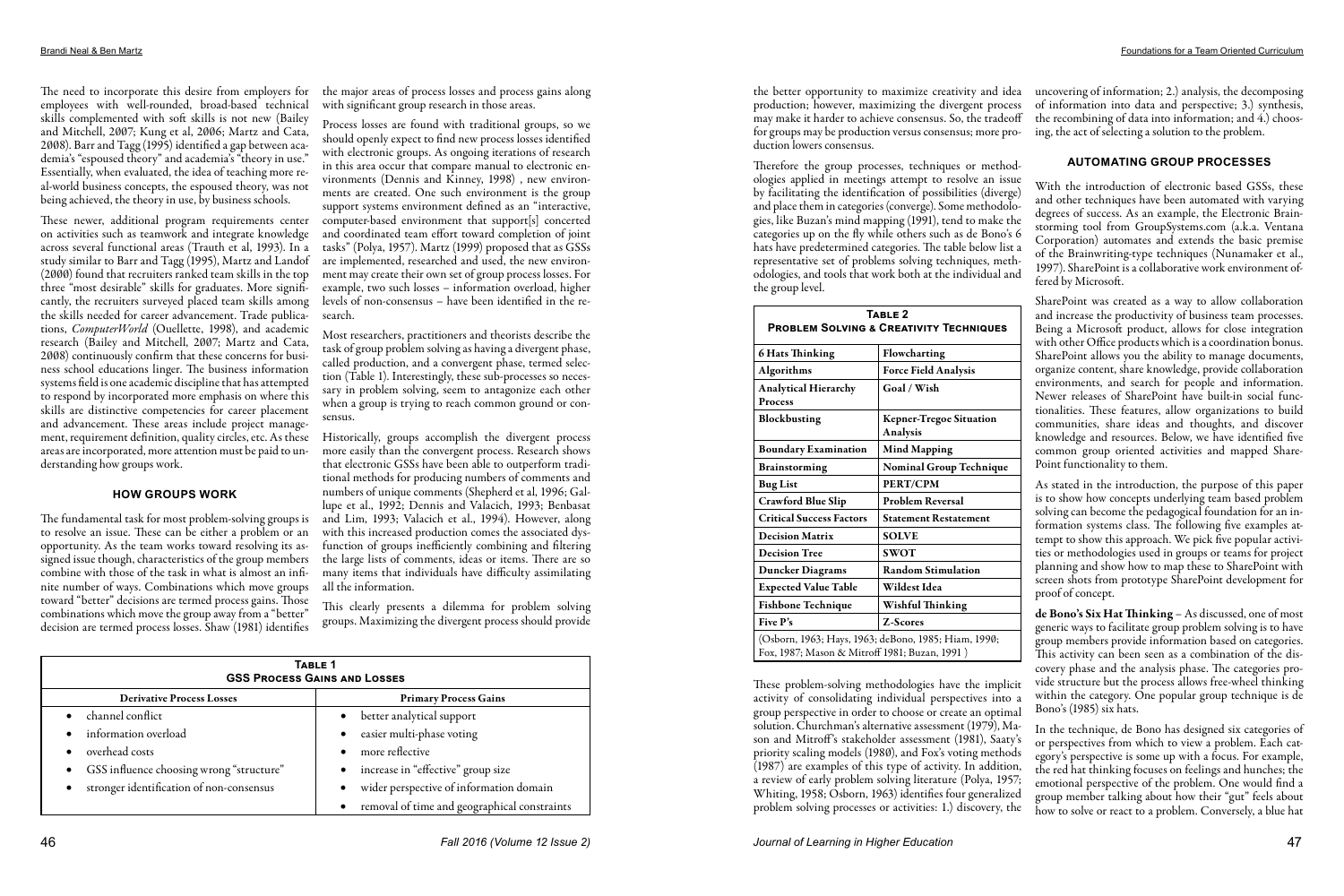perspective focuses on the process for taking the next step in a plan to solve the problem. In the end, the group is taken through prompting questions and activities from the six perspectives in order to get a fuller description of the problem.

SharePoint can be useful in facilitating de Bono's six hat thinking (1985). We were able to accomplish this by setting up keywords on a field in a custom list. Once a member enters their unique point of view, a workflow is initiated that searches the record for specific keywords. When those keywords are found, the workflow assigns the appropriate colored hat based on the entry.

Based on our SharePoint workflow, the following colored hats are associated with the adjacent keywords.

| TABLE 3<br>DE BONO'S THINKING HATS |  |                                                                        |  |
|------------------------------------|--|------------------------------------------------------------------------|--|
| Hat<br>(Area of Concern)           |  | <b>Potential Keywords</b>                                              |  |
| White                              |  | Facts; Information; Data; Figures                                      |  |
| Blue                               |  | Agenda; Thinking; Planning; Deci-<br>sion; Global; Overview            |  |
| <b>Black</b>                       |  | <b>Critic; Difficulties; Weaknesses;</b><br>Dangers; Analyst; Risks    |  |
| Green                              |  | <b>Creative: Growth: Alternatives:</b><br><b>Possibilities</b> ; Ideas |  |
| Red                                |  | <b>Emotions: Intuitions: Hunches:</b><br><b>Feeling</b> ; Instincts    |  |
| Yellow                             |  | Logical; Positive; Benefits                                            |  |

Random Stimulation – Random stimulation is a brainstorming and creativity technique used to help members of groups develop more ideas. One simple strategy uses a dictionary to develop a set of words. These words should be randomly selected. Now, each word is reviewed and the associations created by your brain should be recorded. These words and associations become the genesis of new ideas and thoughts. Another more structured example is found in Roger von Oech's (1983) creative strategy detailed in his book "*A Whack on the Side of the Head*."

Using a deck of 64 cards with different prompting questions, the activity works to help jar the thinking that may have been stalled. For example, a group working to solve a production line problem may have stalled in its thinking about possible solutions. One of the whack packs cards would be drawn and read out loud to the group – "Think like a kid"–and used to jumpstart addition discussions.

SharePoint can provide prompting words or questions to help individuals and groups generate ideas. One way to accomplish this would be to have a team member create an entry based on the problem they're trying to solve. The entry form, displays random cards from the Roger von Oech's *Creative Whack Pack*. The card is presented in a defined location on the entry form, where additional fields are available to enter new ideas or questions generated by the random stimulation. The workflow would keep track of the 64 cards that have been displayed and display a new card each time the button is clicked, until the randomized rotation starts over. SharePoint also allows the ability to track questions and ideas associated with each card, so those thoughts are never disregarded.

The entry form is available to all members of the team and has the ability to be edited at any time. This allows for collaboration, idea sharing, and thought tracking throughout the team without the need to be in the same physical location or time zone.

Force Field Analysis – Force Field Analysis is a process originally designed by the social psychologist Kurt Lewin (1947) in the 1940's. His idea was to identify those items or influences that both support you plan and that work against your plan. Once identified, the influences were scored as to their level of impact. The total scores from each perspective would help resolve the issue at hand. Figure 1 provides one visual of this thinking.

Stakeholder Analysis – Stakeholder Analysis is a very popular component of management; used broadly for strategic decisions and more narrowly for project management. Regardless of its scope, it is designed to solicit and ensure support of key groups of people or organizations – stakeholders – for projects. Stakeholder analysis is the technique to identify these stakeholders and solicit their input and opinions concerning the successful completion of the project. The techniques can be deployed at varying levels. (Babou, 2008; Savage et al, 1991; Mitroff and Linstrone, 1993).

Generically, the technique starts with brainstorming the list of stakeholders. From there, there exists many derivatives of the technique, but most look to have the team members rate the stakeholders on two characteristics; say "power concerning the project" and "interest in the success of the project." The final ratings are them compiled individual or group to identify the stakeholders. We provided a list of people that might be associated with the project, as a way to keep members thinking about all the people that are affected by their work. Next, with a simple rating process, the stakeholders are identified by their power and interest in the project. The form asks questions about each stakeholder to help the group identify and understand their key stakeholders. Finally, the graph is automatically developed and used in the analysis phase.

Stakeholder Assumption Surfacing Technique (SAST) – SAST is a multi-layered business planning process designed and promoted by R.O. Mason and Ian Mitroff (1981) in their book *Challenging Strategic Planning Assumptions: Theory, Cases and Techniques*. The process is derived from the recommendations of dialectic thinking whereby emotion is removed from a debate and the facts are presented and studied to obtain truth, as Socrates envisioned it. The SAST process includes the concept of a structured debate which operates to present hypotheses, provide supporting or contradicting data as warrants, evaluate such data with group votes and ratings, and reach a logical conclusion around the problem's solution.

and displayed in a matrix using the characteristics and to be key items for a successful analysis of a policy or planthe axes. The results have the stakeholders fall into four natural quadrants (Figure 2). Assuming low to high and left to right as increasing values of the ratings, the upper right quadrant identifies the key stakeholders for the project. These are the critical stakeholders and concerns that must be addressed closely. Stakeholders in other areas are important and the techniques suggests are handled different: upper left stakeholders should be satisfied; lower left stakeholder should be monitored with some minimum effort; and, the lower right should be kept abreast of the project. SharePoint, can help you through the whole stakeholder analysis. First, we built a SharePoint form that asks the ning problem. **DISCUSSION** Automating team processes will require a combination of information systems development knowledge and of the underlying concepts of team work. The incorporation of courses that discuss and understand team work can be found in various areas. The ability to build a simple computer system also resides in various areas. The most likely pedagogical home will be one that recognizes information technology and it interaction with human beings. One finds this combination in the study of informatics in general and more specifically with information systems.

In a way this technique can be viewed as combination of the Force Field and the Stakeholder Technique combining portions of each. However, Mason and others (Mason, 1969; Mason and Linstrone, 1993; Mason and Mitroff, 1981; Churchman, 1981) have developed a more specific technique concentrating on the assumptive actions of the stakeholders. In their Strategic Assumption Surfacing Technique (SAST) they concentrate on the characteristics of certainty (low to high) – How certain are you of this assumption? – And importance (low to high) – how important is this assumption for the success of the project? The resulting matrix produces a set of important assumptions (upper right) that need validation and interestingly, a set of assumptions (lower right) that are identified as Important and Uncertain. Mason and others felt these businesses will be greatly sought after. **REFERENCES** Adams, Susan. (2014). The 10 Skills Employwant-in-2015-graduates/#5c3b3cef19f6 Babou, S. (2008). *What is Stakeholder Analysis*. [http://](http://www.pmhut.com/what-is-stakeholder-analysis) [www.pmhut.com/what-is-stakeholder-analysis](http://www.pmhut.com/what-is-stakeholder-analysis) accessed April 8, 2016.

The class envisioned around this area would combine students with soft skill backgrounds and students with application development backgrounds. One could imagine a student previous classes in psychology or small group theory finding a class that automates those theories appealing. A second student looking for a process to automate would also find well defined and documented activities appealing. The class envisioned would work to merge these interests and build students with practical backgrounds in building team oriented problem solving techniques.

# **SUMMARY**

Employers value teamwork skills. Therefore it seems reasonable that teamwork skills are a key skill for students to learn and have at their disposal for their careers. Further, it would seem that knowing how to help automate and use key teamwork activities would be important content for business school programs. Building on this premise, this paper has presented a proof of concept using prototype automations of five basic team oriented tools. The students who understand the underlying premises of the activities and can encode them in company workflows for

ers Most Want in 2015 Graduates. *Forbes*, Nov. 12, 2014. http://www.forbes.com/sites/susanadams/2014/11/12/the-10-skills-employers-most-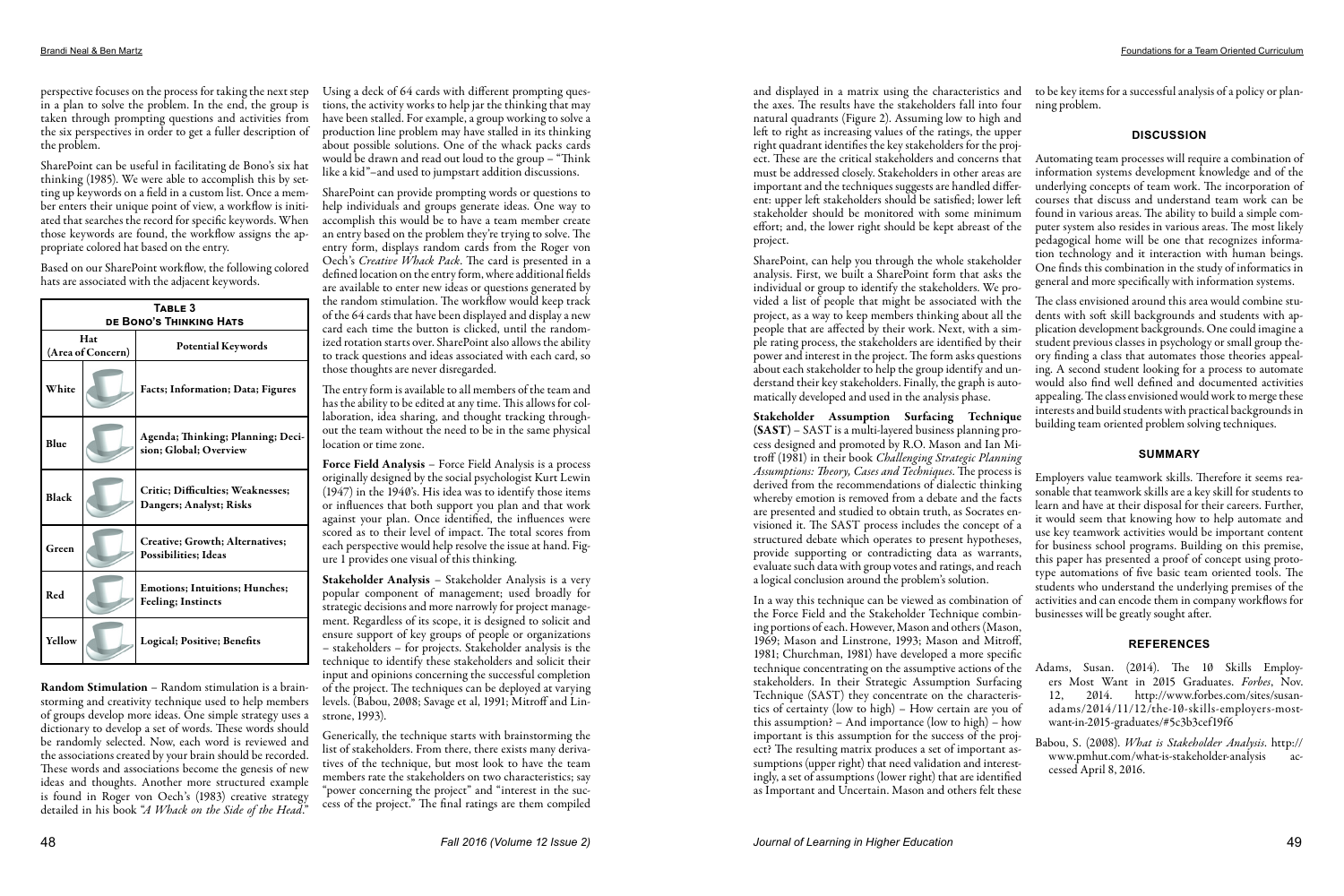- Barr, R. B. & Tagg, (1995). "From Teaching to Learn ing–A New Paradigm for Undergraduate Education," *Change*, Nov/Dec, 13-25, 1995.
- Bailey, J., & Mitchell, R. B. (2007). "Industry Perceptions of the Competencies Needed by Computer Program mers: Technical, Business, and Soft Skills." *Journal of Computer Information Systems*, 47 (2), 28-33.
- Benbasat, I. and L. Lim. (1993). "The Effects of Group, Task, Context, and Technology Variables on the Use fulness of Group Support Systems," *Small Group Re search*, Vol 24, No. 4, November, pp. 430-462.
- *Business Week* (1999). www.businessweek.com/1997/41/ b3548050.html, 10/02/99.
- Buzan, Tony (1991). Use Both Sides of Your Brain. Pen guin Group USA.
- Churchman, C. W. (1979). *The Systems Approach*, Laurel.
- Churchman, C. W. (1981). *Thought and Wisdom*, Intersystems, Seaside, California.
- Computerworld (1999). Accessed 10/02/99. www.com puterworld.com/home/print.nsf/all/990329996E. htm
- DeBono, E. (1985). *DeBono's Thinking Course*, Facts on File Publications.
- Dennis, A.R. and J.S. Valacich. (1993). "Computer Brain storms: More Heads are Better than One," *Journal of Applied Psychology*, Vol. 78, No. 4, pp. 531-537.
- Dennis, A. R. and S.T. Kinney (1998). "Testing Media Richness Theory in the New Media: The Effects of Cues, feedback and Task Equivocality," *Information Systems Research*, Vol. 9, No. 3, September 1998.
- Fox, W.M. (1987). *Effective Group Problem Solving*, Jossey-Bass.
- Gallupe, R.B., A.R. Dennis, W.H. Cooper, J.S. Valacich, L.M. Bastianutti, J.F. Nunamaker, Jr. (1992). "Elec tronic Brainstorming and Group Size," *Academy of Management Journal*, Vol. 33, No. 2, pp 350-369.
- Hays, William L (1963). *Statistics for Psychologists*, Holt, Rinehart and Winston, 1963.
- Hiam, A. (1990). *The Vest-Pocket CEO*, Prentice-Hall.
- Holmes, Bradford (2014). Hone the Top 5 Soft Skills Every College Student Needs. *US NEWS* (2014). [http://www.usnews.com/education/blogs/college-ad](http://www.usnews.com/education/blogs/college-admissions-playbook/2014/05/12/hone-the-top-5-soft-skills-every-college-student-needs) [missions-playbook/2014/05/12/hone-the-top-5-soft](http://www.usnews.com/education/blogs/college-admissions-playbook/2014/05/12/hone-the-top-5-soft-skills-every-college-student-needs)[skills-every-college-student-needs](http://www.usnews.com/education/blogs/college-admissions-playbook/2014/05/12/hone-the-top-5-soft-skills-every-college-student-needs)
- Information Week (1999). www.informationweek. com/739/itweek/teamwork.htm, 10/02/99.
- Johansen, Robert (1988). *Groupware: Computer Support for Business Teams*, Free Press, 1988.
- Kay, Andrea. (2011). Teamwork, creative thinking among the traits employers value, *USA Today*. http:// usatoday30.usatoday.com/money/jobcenter/work place/kay/2011-05-23-employers-value-creativityteamwork\_N.htm
- Kilmann, Ralph H. (1985). *Beyond the Quick Fix*, Jossey-Bass Publishers, 1985.
- Kung, M., Yang, S., and Zhang, Y. (2006). The Changing Information Systems (IS) Curriculum: A Survey of Undergraduate Programs in the United States, *Journal of Education for Business*, July, 2006, pp. 291-300.
- Lester, Margot (2016). *Six Business Skills Every New Graduate Needs to Develop*. [http://www.monster.com/](http://www.monster.com/career-advice/article/business-skills-for-new-graduates) [career-advice/article/business-skills-for-new-graduates](http://www.monster.com/career-advice/article/business-skills-for-new-graduates)
- Lewin, Kurt (June 1947)*.* ["Frontiers in Group Dynamics:](http://hum.sagepub.com/content/1/1/5.full.pdf+html)  [Concept, Method and Reality in Social Science; Social](http://hum.sagepub.com/content/1/1/5.full.pdf+html)  [Equilibria and Social Change"](http://hum.sagepub.com/content/1/1/5.full.pdf+html)*. Human Relations 1: 36*
- Lim, L. and I. Benbasat. (1993). "A Theoretical Perspec tive of Negotiation Support Systems," *Journal of Man agement Information Systems*, Vol. 9, No.3, pp. 27-44.
- Martz, Ben, (1999). "A Discussion on Process Losses in GSS: Suggested Ground Rules for the Electronic En vironment," 3rd International Conference on *Busi ness Information Systems*, Poznan, Poland 14–16 April 1999, pp 24-34.
- Martz, Ben and Teuta Cata. (2008). Student's Perception of IS Academic Programs, IS Careers, and Outsourc ing, *Journal of Education for Business*, pp. 118-125, No vember/December 2008.
- Martz, Wm. Benjamin, Jr. and Gabrielle Landof, (2000). "Information Systems Careers: A Comparison of Expectations, " *Journal of Computer Information Systems*, Vol. 40, No. 2, Winter 1999-2000, p41.
- Mason. R. O. and Mitroff, I.I (1981). *Challenging Stra tegic Planning Assumptions: Theory, Cases, and Tech niques*. New York: John Wiley & Sons.
- Mason, R. O. (1969). A Dialectical Approach to Strategic Planning, *Management Science*, 15, B403-14.
- Mattson, Dave. (2015). *6 Benefits of Teamwork in the Workplace*. Accessed March 9, 2016. https://www. sandler.com/blog/6-benefits-of-teamwork-in-theworkplace
- Mitroff, Ian I., and [Harold A. Linstone.](https://en.wikipedia.org/wiki/Harold_A._Linstone) *The unbounded mind: Breaking the chains of traditional business think ing.* Oxford University Press, 1993.
- Nunamaker, Jr., Jay F., Robert O. Briggs, Daniel D. Mittleman, Douglas R. Vogel, and Pierre A. Balthazard (1997). "Lessons from a Dozen Years of Group Support Systems Research: A Discussion of Lab and Field Find ings, *Journal of Management Information Systems*, Vol. 13, No. 3, 1997.
- Osborn, A.F. (1963). *Applied Imagination*, Scribners, (1963).
- Ouellette, T., (1998). "Boot Camps Drill Tech Business Skills," *ComputerWorld*, March
- Peters, Thomas J. and R. Waterman (1982). *In Search of Excellence*, Harper and Row.
- Polya, G. (1957). *How to Solve It*, 2nd ed., Princeton Uni versity Press.
- Saaty, Thomas L.(1980). *The Analytical Hierarchy Ap proach*, McGraw-Hill, 1980.
- Savage, G. T., T. W. Nix, Whitehead and Blair. (1991). "Strategies for assessing and managing organizational stakeholders." In: *Academy of Management Executive*   $5(2): 61 - 75.$
- Shaw, M. E. (1981). *Group Dynamics: The Psychology of Small Group Behavior*, 3rd. ed., New York, New York, McGraw-Hill, 1981.
- Shepherd, M.M., R.O. Briggs, B.A. Reinig, J. Yen and J. F. Nunamaker, Jr. (1996). "Social Comparison to Im prove Electronic Brainstorming," *Journal of Manage ment Information Systems,* Vol. 12, No. 3, Winter, pp 155-170.
- Schiff, J.L. (2013). 7 Must-have Project Management Skills for IT Pros, CIS Magazine, Jan. 15, 2013. http://www. cio.com/article/2389129/project-management/7 must-have-project-management-skills-for-it-pros.html
- Trauth, E.M., Farwell, D. and Lee, D., (1993). "The IS Expectation Gap: Industry Expectations versus Academic Preparation," *MIS Quarterly*, Volume 17, Number 3 (September), 1993: 293-307.
- University of Kent (2016) [http://www.kent.ac.uk/ca](http://www.kent.ac.uk/careers/sk/top-ten-skills.htm) [reers/sk/top-ten-skills.htm](http://www.kent.ac.uk/careers/sk/top-ten-skills.htm) last access March 9, 2016
- Von Oech, Roger (1983). *A Whack on the Side of the Head: How You Can Be More Creative.* Grand Central Pub lishing.
- Valacich, J. S., A.R. Dennis and T. Connolly. (1994). "Idea Generation in Computer-based Groups: A New Ending to an Old Story," *Organizational Behavior and Human Decision Processes*, Vol. 57, pp. 448-467.
- Whiting, C.S. (1958). Creative Thinking, Reinhold Pub lishing.

| <b>APPENDIX A</b><br><b>SCREEN CAPTURES</b>                                                                                                      |
|--------------------------------------------------------------------------------------------------------------------------------------------------|
| <b>FIGURE A1</b><br><b>DEBONO'S THINKING HATS</b>                                                                                                |
| ×<br>de Bono's Six Hat Thinking - New Item                                                                                                       |
| <b>BDST</b><br>$\begin{array}{ccc}\n\Box & \boxtimes & \bigcap\limits_{\alpha\in\Delta}\mathbb{R}^{n\times n}\n\end{array}$<br>Save Cose<br>Pack |
| de Bono's Six Hat Thinking<br>Use this form to identify your problem and provide information based on the problem.                               |
| Problem<br>Description                                                                                                                           |
| $\times$<br>de Bono's Six Hat Thinking - New Item<br>EDIT                                                                                        |
| <b>Fig Copy</b><br><b>HE</b><br>Seve Occe Paste                                                                                                  |
| de Bono's Six Hat Thinking<br>Use this form to identify your problem and provide information based on the problem.                               |
| Problem<br>Received negative design reviews<br>Description<br>Would could introduce color, to make the site more creative.                       |
|                                                                                                                                                  |
| <b>FIGURE A2</b><br><b>RANDOM STIMULATION</b>                                                                                                    |
| <b>Random Stimulation</b><br>Problem                                                                                                             |
| Pussible Solution                                                                                                                                |
|                                                                                                                                                  |
| Ask "What If?"                                                                                                                                   |
|                                                                                                                                                  |
| <b>Random Stimulation</b><br>Problem                                                                                                             |
| Passible Solution                                                                                                                                |